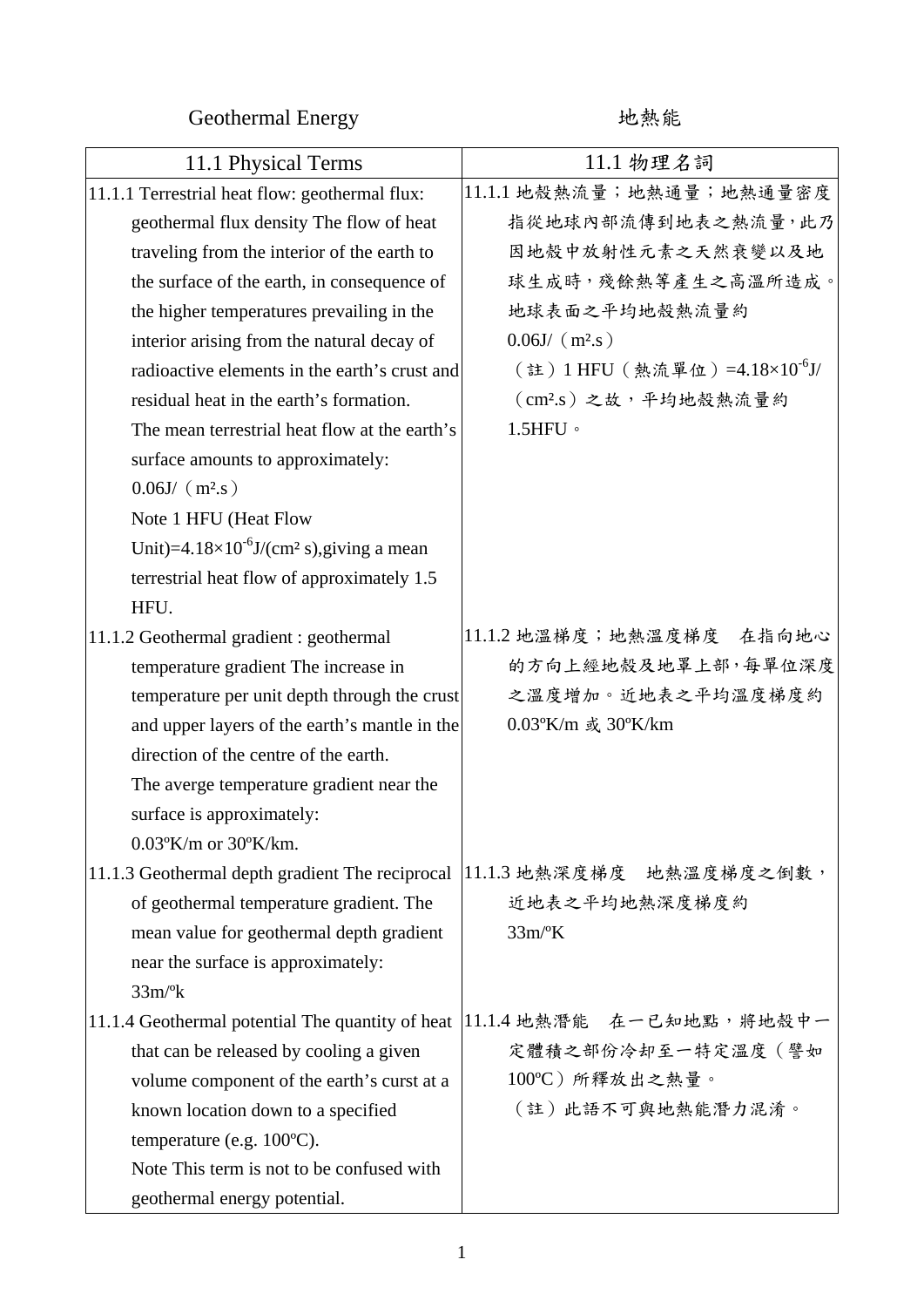| 11.1.5 Geothermal anomaly conspicuous                                    | 11.1.5 地熱異常 地熱溫度梯度或熱流量與平     |
|--------------------------------------------------------------------------|------------------------------|
| deviation of geothermal temperature                                      | 均值有顯著偏差者。                    |
| gradient or heat flow from average values.                               |                              |
| 11.1.6 Low-temperature area: semi-thermal area                           | 11.1.6 低溫區域;微熱區域 溫度梯度低於100   |
| Area of geothermal potential with                                        | °K/km 之具有地熱潛能區域。             |
| temperature gradients less than 100°K/km.                                |                              |
| 11.1.7 High temperature area; hyper-thermal area 11.1.7 高溫區域;過熱區域 溫度梯度高於 |                              |
| Area of geothermal potential with                                        | 100°K/km 之具有地熱潛能區域。          |
| temperature gradients greater than                                       | (註) 11.1.6 與 11.1.7 所定之區域分類在 |
| $100^{\circ}$ K/km.                                                      | 有些國家並不被認定,而有些國家以             |
| Note The classification of areas as defined                              | 80°K/km 為區分線。                |
| in $11.1.6$ and $11.1.7$ is not recognized in                            |                              |
| some countries, while in others the dividing                             |                              |
| line is taken as 80°K/km.                                                |                              |
| 11.2 Geological Terms                                                    | 11.2 地質名詞                    |
| 11.2.1 Magma Mass of molten rock within the                              | 11.2.1 岩漿<br>地殼內融熔岩石。        |
| earth's crust.                                                           |                              |
| 11.2.2 Magma-chamber An in inclusion of                                  | 11.2.2 岩漿室 (穴) 地殼中岩漿之包體。     |
| magma in the earth's crust.                                              |                              |
| 11.2.3 Lave Magma that has flowed to the                                 | 11.2.3 火山岩 流到地表之岩漿 (溢流岩、噴    |
| surface of the earth, at first in the molten                             | 出岩),從火山口噴出後最初為融熔狀態           |
| state but becoming solidified after eruption                             | 而後逐漸固化。岩石種類從鹼性至酸性;           |
| from a vent (effusive rock, eruptive rock).                              | 固化之際因氣體逸散,故常呈多孔性,偶           |
| The rock ranges from basic to acid; when                                 | 因急速冷却而呈玻璃質。                  |
| solidified it is generally vesicular due to the                          |                              |
| escape of gases during solidification and                                |                              |
| sometimes has a glassy appearance due to                                 |                              |
| rapid cooling.                                                           |                              |
| 11.2.4 Pluton Hot rock at varying depths. In                             | 11.2.4 深成岩 在不同深度存在之熱岩體。地     |
| cases of geothermal anomaly this rock may                                | 熱異常之情況下此岩體可能較接近地表。           |
| be relatively near to the surface.                                       |                              |
| 11.2.5 Fumarole Hot spring or pool from which                            | 11.2.5 噴氣孔 指噴出高於 100℃ 之氣體與蒸  |
| gas and steam from active volcanoes and                                  | 汽之溫泉或池,該氣體與蒸汽來自活火山           |
| from streams of cooling magma are vented                                 | 及冷却之岩流。                      |
| at temperatures above 100°C.                                             |                              |
| 11.2.6 Solfatara Hot spring or pool venting                              | 指噴出含有高硫份氣體之溫泉<br>11.2.6 硫氣孔  |
| sulphur-rich gases.                                                      | 或池。                          |
| 11.2.7 Geyser Hot spring that ejects steam and                           | 11.2.7 間歇泉<br>指噴出蒸汽與熱水之溫泉;許  |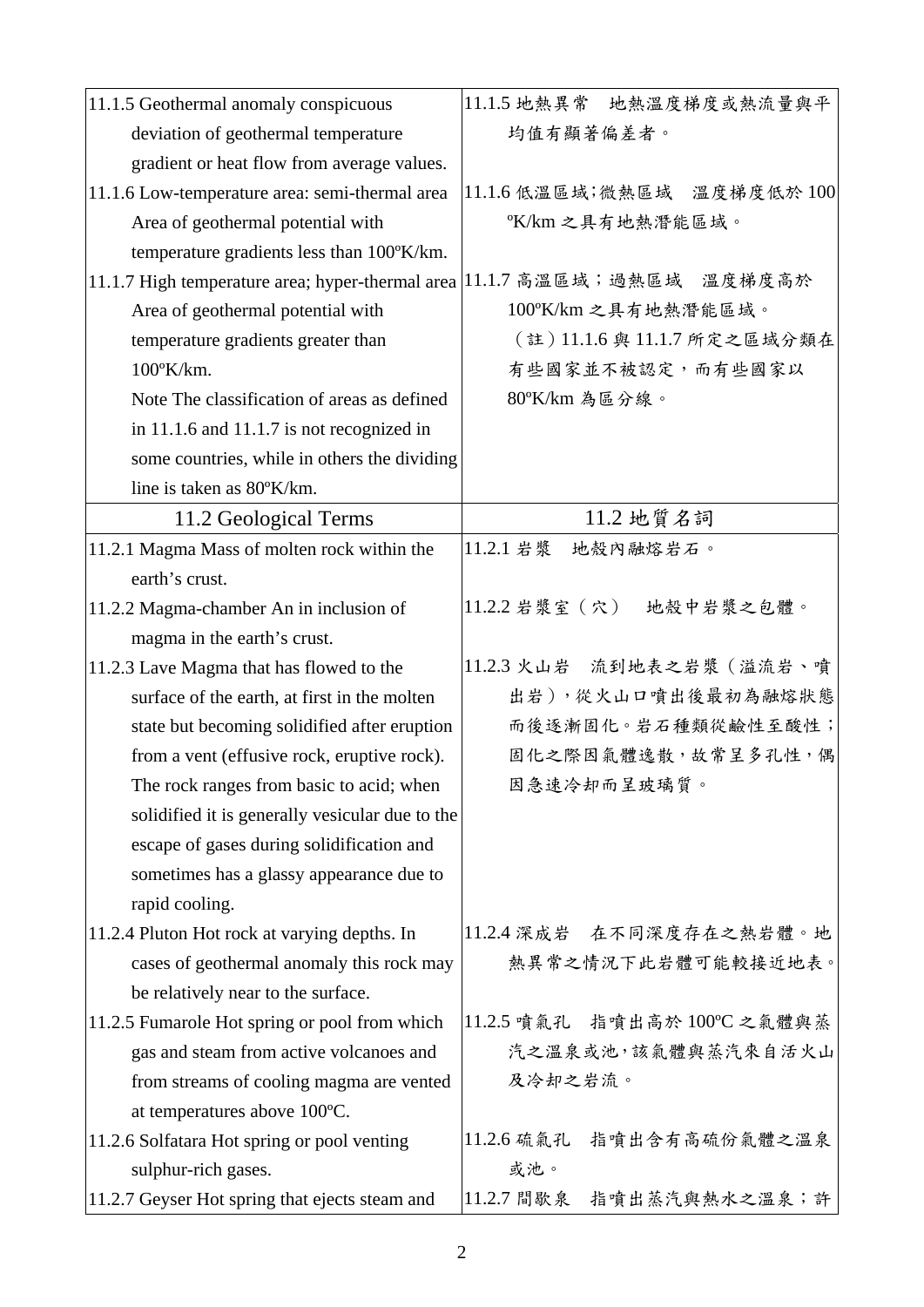| hot water; many geysers erupt at regular       | 多間歇泉均在一定之時間間隔下噴出。                                                          |
|------------------------------------------------|----------------------------------------------------------------------------|
| intervals of time. (See also 11.3.2)           | (參考11.3.2)                                                                 |
| 11.2.8 Batholith An extensive formation of     | 11.2.8 岩磐 指深成岩所形成廣大地層,多為                                                   |
| plutonic rock mostly granitic, that has        | 花崗岩質,該深成岩在融熔狀態下侵入地                                                         |
| intruded while in the molten state into the    | 殼,在未抵達地表前冷凝而成。岩磐乃深                                                         |
| earth's crust and has solidified there,        | 成岩之特殊指標。                                                                   |
| without reaching the earth's surface.          |                                                                            |
| Batholith is a term defining a particular      |                                                                            |
| manifestation of pluton. (See 11.2.4.)         |                                                                            |
| 11.2.9 Hot dry rock Rock that for the depth at | 11.2.9 熱乾岩 指地下具有高於平均溫度 (地                                                  |
| which it lies is at higher than average        | 熱異常)之岩石,該岩因缺乏孔隙或裂縫                                                         |
| temperatures (geothermal anomaly)and           | 而不包含水蒸汽。                                                                   |
| which due to lack of porosity or lack of       |                                                                            |
| fissures does not contain water or steam       |                                                                            |
| inclusions.                                    |                                                                            |
| 11.2.10 Aquifer Formation of permeable,        | 11.2.10 蓄水層 可滲透且含水之岩層。                                                     |
| water-bearing rock.                            |                                                                            |
| 11.3 Evaluation Criteria, Occurrence and       | 11.3 地熱能之評估基準、產狀及礦床                                                        |
| Deposits of Geothermal Energy                  |                                                                            |
| 11.3.1 Geothermal fluid The dry steam, wet     | 11.3.1 地熱流體 指抽出或流出地殼之乾蒸                                                    |
| steam or hot water, together with dissolved    | 氣、濕蒸汽或熱水以及溶解與附隨之物                                                          |
| and entrained substances, conveyed or          | 質。                                                                         |
| flowing out of the earth's crust.              |                                                                            |
|                                                | 11.3.2 Geothermal steam field: geothermal steam  11.3.2 地熱蒸汽田; 地熱蒸汽貯集層 在地下 |
| reservoir The occurrence of steam in           | 構造中由於蒸汽之存在導致產生地熱異                                                          |
| underground structures that has been           | 常。該蒸汽因地層封閉之故無法或僅有微                                                         |
| generated as a result of geothermal            | 量能够逸散。                                                                     |
| anomalies but which, due to enclosing          |                                                                            |
| strata, cannot escape or can only escape in    |                                                                            |
| negligible quantities. (See also 11.2.7).      |                                                                            |
| 11.3.3 Geothermal hot water field: geothermal  | 11.3.3 地熱熱水田;地熱熱水貯集層<br>蓄水層                                                |
| hot water reservoir The occurrence of water    | 中存在之水, 該水受周圍環境加熱, 在某                                                       |
| in an aquifer that is heated by the            | 一高於飽和壓力之靜水壓下得以保持液                                                          |
| surroundings and that is maintained under a    | 態而無汽態形成。                                                                   |
| hydrostatic pressure greater than the          |                                                                            |
| saturation pressure so that no steam phase     |                                                                            |
| forms.                                         |                                                                            |
| 11.3.4 Thermal waters: geothermal warm water   | 11.3.4 熱水;地熱溫水貯集層<br>在某低於飽和                                                |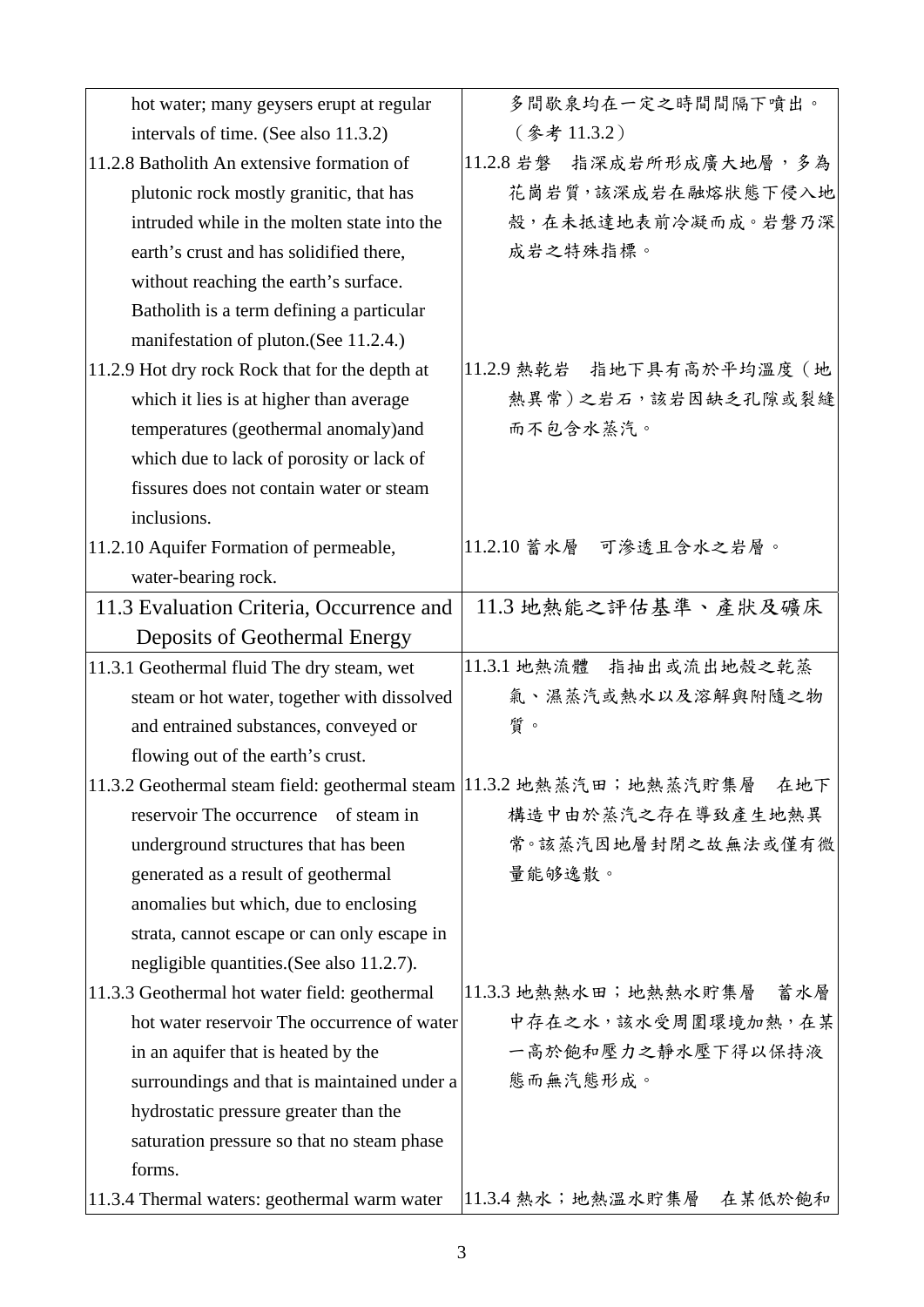| reservoir The occurrence in geological          | 蒸汽温度與壓力下存在於地質構造中之          |
|-------------------------------------------------|----------------------------|
| structures of warm and hot water at a           | 溫水及熱水。                     |
| temperature below that of saturated steam       |                            |
| at the prevailing pressure.                     |                            |
| 11.3.5 Water inclusions: geopressurised system  | 11.3.5 水包體; 地壓系統 被封閉於岩層之中  |
| Water locked in between layers of rock and      | 並保持於靜岩壓下之水。                |
| maintained under lithostatic pressure.          |                            |
| 11.3.6 Hot lava Geologically recent lava-fields | 11.3.6 熱熔岩 地質時間上最近之熔岩體,該   |
| with high rock temperatures, i.e. up to         | 岩具有可高達 1200℃ 之高溫。          |
| approximately 1200°C.                           |                            |
| 11.4 Technology                                 | 11.4 術語                    |
| 11.4.1 Geothermal power station/plant:          | 11.4.1 地熱發電站/廠;地熱供熱站/廠 地   |
| geothermal heat station/plant A geothermal      | 熱發電站或發電廠可將地熱能轉換成電          |
| power station or plant converts geothermal      | 能。地熱供熱站或廠僅提供地熱之熱能,         |
| energy into electrical energy. A geothermal     | 譬如用做暖房加熱與工業製程用熱。           |
| heat station or plant makes geothermal          | 註:地熱流體之溫度決定其可能的應用方         |
| energy available as heat only, e.g. for space   | 式,亦即:                      |
| heating and process heating.                    | -80℃ 以下––暖房加熱。             |
| Note The temperature of the geothermal          | -150℃以下--工業製程加熱以及/或者       |
| fluid determines its potential application,     | 發電。                        |
| namely:                                         | $-150$ °C 以上–發電。           |
| up to $80^{\circ}$ C – space heating,           |                            |
| up to $150^{\circ}$ C – process heating and/or  |                            |
| electricity generation,                         |                            |
| over $150^{\circ}$ C – electricity generation.  |                            |
| 11.4.2 Single bore-hole technology The simplest | 11.4.2 单鑽孔技術 開發地熱能最簡單之系    |
| system for the exploitation of geothermal       | 統,自然產生之地熱流體可從一單鑽孔中         |
| energy, in which naturally occurring            | 產出,而在萃取其可用之能後,該流體被         |
| geothermal fluids are produced from a           | 排放於地表。(參考11.4.4之註)         |
| single bore hole and, after extraction of the   |                            |
| available energy, the fluids are discarded at   |                            |
| the surface. (See note to $11.4.4$ .)           |                            |
| 11.4.3 Single bore-hole (concentric pipe)       | 11.4.3 單鑽孔 (同心管) 技術;井下熱交換器 |
| technology; down-hole heat-exchanger            | 技術 利用一單鑽孔來開發地熱能之方          |
| technology Process for exploiting the           | 法,該孔裝配雙管,一般為同心管,熱交         |
| potential of geothermal energy with the use     | 換介質 (水)從內管被注入地熱岩層,然        |
| of a single bore hole in which the bore hole    | 後從外管回到地表;井下熱交換器技術為         |
| is fitted with twin pipes, generally            | 密閉系統。 (參考11.4.4之註)         |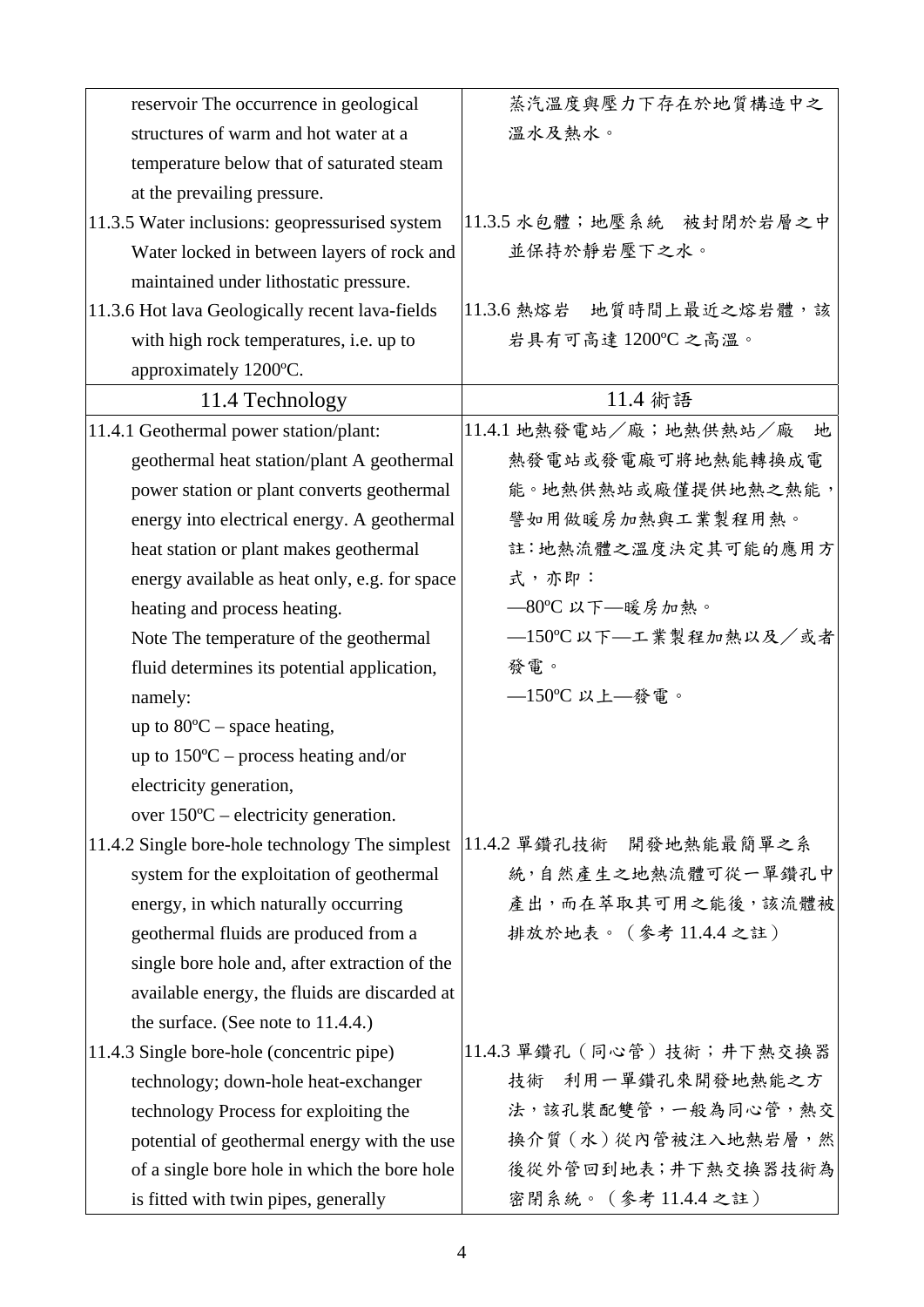| concentrically arranged, the heat-transfer    |                                                                              |
|-----------------------------------------------|------------------------------------------------------------------------------|
| medium (water) being fed to the               |                                                                              |
| geothermal rock formation through the         |                                                                              |
| inner pipe and returned to the surface        |                                                                              |
| through the outer pipe; in the case of the    |                                                                              |
| down-hole heat-exchanger technology, the      |                                                                              |
| system is a closed one. (See note to 11.4.4.) |                                                                              |
|                                               | 11.4.4 Dual (multi) bore-hole technology Process 11.4.4 雙 (多)鑽孔技術 利用兩口 (或多口) |
| for exploiting the potential of geothermal    | 鑽孔來開發地熱能的方法,此法中已冷却                                                           |
| energy with the use of two (or more) bore     | 的熱交換介質 (水)透過一口以上之鑽井                                                          |
| holes, in which the cooled heat-transfer      | 被注回地熱岩層。                                                                     |
| medium (water) is returned to the             | (註)鑽孔之數目與安排由做為熱傳介質                                                           |
| geothermal rock formation through at least    | 之地熱流體之溫度與壓力條件以及其化                                                            |
| one of the bore holes.                        | 學成分決定。                                                                       |
| Note The number and arrangement of bore       |                                                                              |
| holes employed are dependent on the           |                                                                              |
| temperature and pressure conditions and on    |                                                                              |
| the chemical composition of the geothermal    |                                                                              |
| fluid serving as heat-transfer medium.        |                                                                              |
| 11.4.5 Hot rock technology A process of       | 11.4.5 熱岩技術 將一種熱交換介質 (水)注                                                    |
| extracting useful geothermal energy by the    | 入熱乾岩以萃取有用的地熱能之方法。                                                            |
| injection of a heat-exchange medium           |                                                                              |
| (water) into hot dry rock.                    |                                                                              |
| 11.4.6 Hydraulic fracturing The fracturing of | 11.4.6 液裂技術 利用液壓使岩層破裂之技                                                      |
| rock formations by hydraulic pressure,        | 術,有時伴隨支撐材料(譬如砂)之注入                                                           |
| sometimes accompanied by the injection of     | 以保持液壓所導致裂縫之打開。(參考                                                            |
| propping material (e.g. sand) to hold open    | 11.5.2 與 5.7.5)                                                              |
| the hydraulically induced fracture. (See      |                                                                              |
| also 11.5.2 and 5.7.5.)                       |                                                                              |
| 11.5 Additional Terms                         | 11.5 增訂名詞                                                                    |
| 11.5.1 Impurities content of geothermal fluid | 11.5.1 地熱流體雜質 地熱流體中化學組合,                                                     |
| Substances in chemically combined,            | 溶解成不溶解狀態之物質。                                                                 |
| dissolved or undissolved state that are       | (註)地熱流體雜質在開發一特殊地熱田                                                           |
| contained in the geothermal fluid.            | 時為可嚴重影響其經濟性之一因素。含有                                                           |
| Note The impurities content of the            | 大量礦物之流體有特殊排放之危險,並且                                                           |
| geothermal fluid is a factor that may         | 對商業性電廠產生腐蝕影響。                                                                |
| seriously affect the economics of exploiting  |                                                                              |
| a particular geothermal field. Fluids with a  |                                                                              |